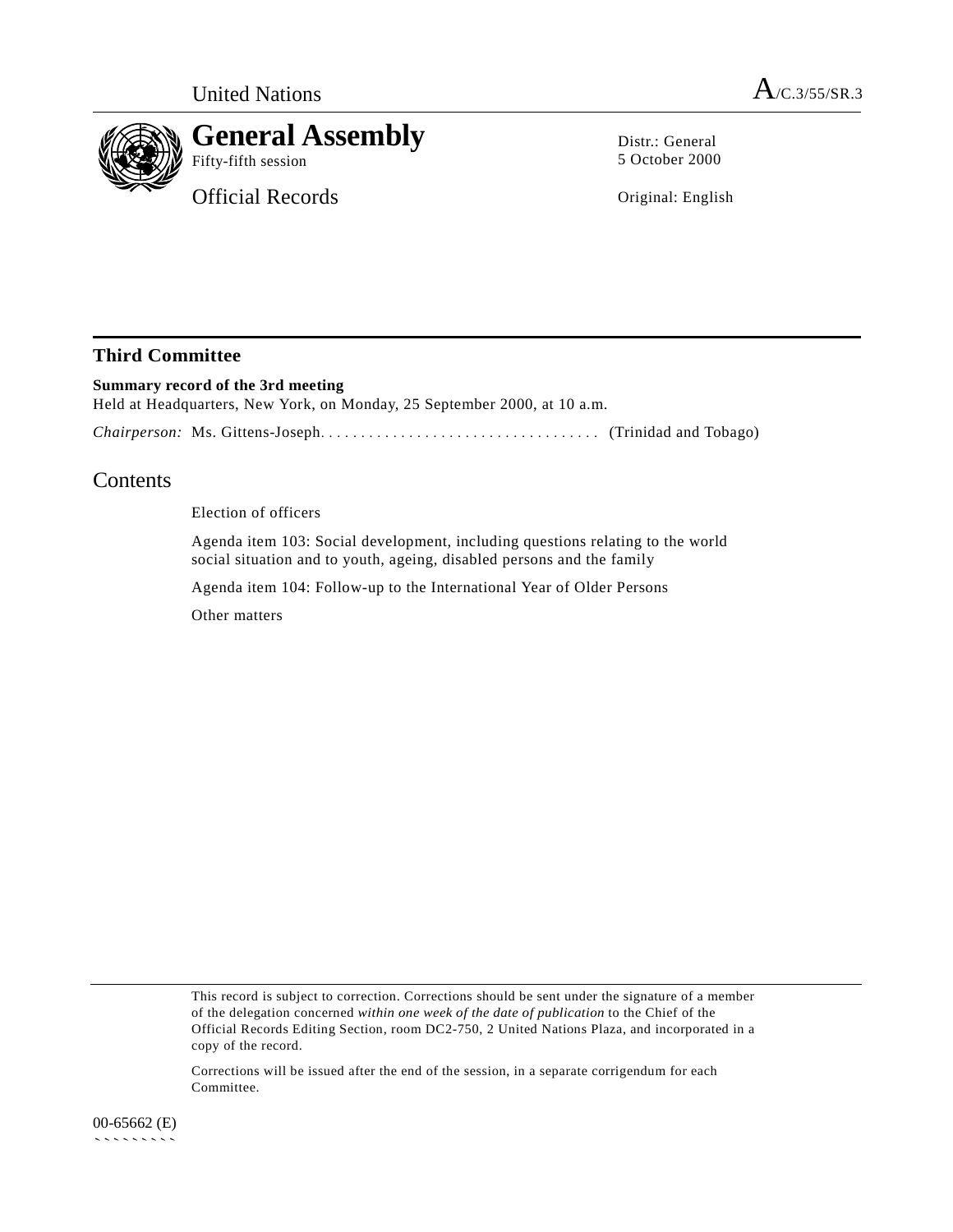*The meeting was called to order at 10.15 a.m.*

1. **The Chairperson** said that the Millennium Summit had identified various challenges confronting the international community: respect for the dignity and worth of the human person and for human rights, gender equality and freedom from want and fear. The simple goals of good health and a happy family life were unattainable for many people because of poverty and its attendant evils, including unemployment, conflict, lack of respect for human rights and discrimination on grounds of race or gender. The plight of such people, languishing in unacceptable social conditions and untouched by scientific and technological progress, was an unhappy legacy of the twentieth century. The twenty-first century should do better by ensuring a life of dignity for all.

#### **Election of officers**

2. **The Chairperson** said that Ms. Hazel de Wet (Namibia) and Mr. Mostafa Alaie (Islamic Republic of Iran) had been nominated by the Group of African States and the Group of Asian States respectively for the two remaining posts of Vice-Chairperson of the Committee, while Ms. Anzhela Korneliouk (Belarus) had been nominated by the Group of Eastern European States for the post of Rapporteur. In the absence of further nominations, she took it that the Committee wished to elect them by acclamation.

3. *Ms. de Wet (Namibia), Mr. Alaie (Islamic Republic of Iran) and Ms. Korneliouk (Belarus) were elected by acclamation*.

4. **Mr. Desai** (Under-Secretary-General for Economic and Social Affairs) said that the current session of the General Assembly was being held in the afterglow of the highly successful Millennium Summit. It was up to the Third Committee to preserve the momentum generated by the Summit, with its focus on strengthening the United Nations to enable it to respond more effectively to new challenges.

5. One theme that had been extensively discussed in recent months was globalization. Not only had it figured prominently at the Millennium Summit and in the Beijing+5 process, but it had also been a focus of concern for many non-governmental groups, including activist groups, and it was relevant to the entire agenda of the Third Committee. The Committee had played a pioneering role, in that many of the concerns currently

being expressed about the consequences of globalization had been articulated in its debates leading up to the 1995 World Summit for Social Development. It was noteworthy that the reaction to globalization processes such as commercial and financial integration was itself an aspect of globalization. It was the mechanics of globalization that had made it possible to identify mechanisms and political processes for addressing the concerns that globalization aroused.

6. Of those concerns, several were directly relevant to the Committee's work. First and foremost, globalization tended to increase inequalities among and within countries. Secondly, although globalization had done much to expand the global economy and raise living standards, 1.3 billion people still lived on less than a dollar a day, a situation which was becoming increasingly unacceptable. Thirdly, inequality and the persistence of poverty and unemployment, especially youth unemployment, translated into social stress and breakdown. A fourth, and related, concern was how to manage globalization, since it seemed to be beyond the control of national Governments and international organizations. Developments such as the shift of influence from the public to the private sector seemed to point to a governance deficit and, more importantly, a democratic deficit. Since the mechanisms of globalized trade, finance and technology, among others, were seen as less than fully democratic, there had been public responses such as street demonstrations.

7. Against that backdrop, the Millennium Summit had focused on the potential of the United Nations to act as an effective instrument for addressing the problem. The Organization had been ahead of its time on such issues as the need to integrate the social and economic dimensions. As a democratic institution that had long been concerned with the social and environmental issues that had now come to the fore, it was a credible forum for their discussion and was well placed to identify the kind of political processes that were needed to manage globalization.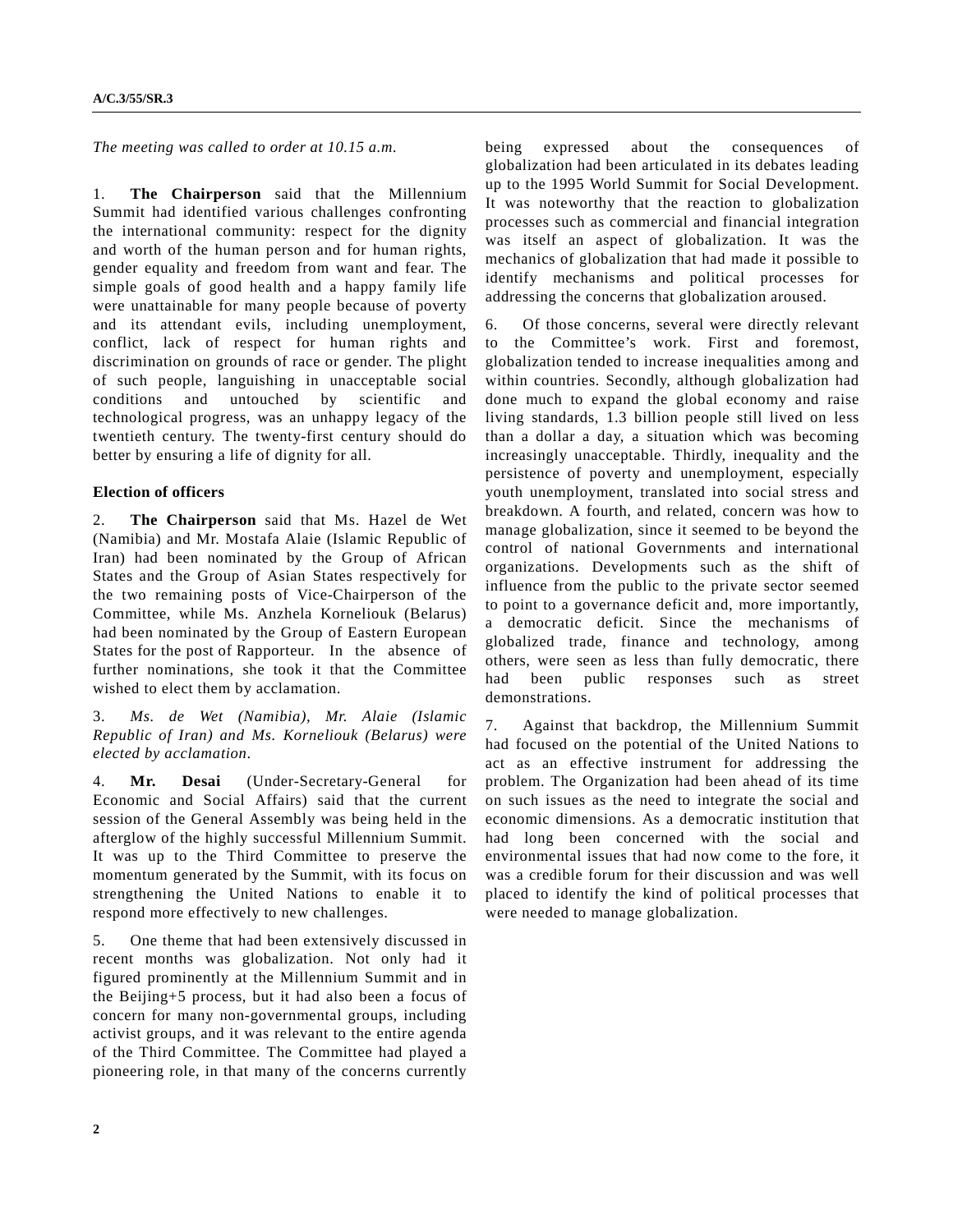**Agenda item 103: Social development, including questions relating to the world social situation and to youth, ageing, disabled persons and the family (A/55/3, A/55/74, A/55/139-E/2000/93, A/55/167, A/55/257-S/2000/766; A/C.3/55/L.2; E/2000/9)**

### **Agenda item 104: Follow-up to the International Year of Older Persons (A/55/167, A/55/257- S/2000/766)**

8. **Mr. Langmore** (Director, Division for Social Policy and Development) introduced document E/2000/9, containing an overview of the *2000 Report on the World Social Situation*. The full report would be issued later in the year as a United Nations sales publication. It was divided into six chapters. Chapter I covered such issues as population, ageing, the slowing of the rate of world population growth and changes in population structure. It also discussed production, noting that while per capita income had grown faster in developing countries than in developed countries during the 1990s, that growth had been very uneven. Chapter II dealt with changes in family structure, the growing reports of violence in family life and in the community, changes in the role of women, aspects of the situation of children and youth, the growth in the numbers of older people, the extent of disability and changes in the functioning of government. Chapter III discussed the social situation in different regions, particularly in relation to unemployment, increasingly unequal income distribution, hunger, housing and health, including safe water and sanitation. Chapter IV dealt with the issues of armed conflict, crime, the criminalization of violence, the increase in trafficking in women, corruption and various aspects of the Internet, including its potential for criminal misuse. Chapter V discussed continuing inequities in the provision of basic education and secondary and technical education and inequities in the information revolution. The final chapter raised a number of important questions and issues, without attempting to answer or resolve them. The issues included globalization, its social dimensions and its impact on equity; changing views of the role of government in promoting the common good; the shift from nonmarket to market approaches in meeting social needs; the shifting boundary between the public and private domains; and developments in biomedical sciences and their impact on the future shape of populations and societies.

9. **Mr. Sidorenko** (Chief, United Nations Programme on Ageing) introduced document A/55/167, containing the report of the Secretary-General on the follow-up to the International Year of Older Persons. At its fifty-fourth session, the General Assembly had adopted two closely linked resolutions  $-$  54/24 and 54/262  $-$  which provided a bridge between the International Year of Older Persons and the Second World Assembly on Ageing, to be held in Madrid in 2002. The report highlighted the latest developments in the implementation of the two resolutions. Chapter II dealt with the four dimensions of the conceptual framework of the International Year, namely, the situation of older persons, lifelong individual development, multigenerational relationships and the interplay between population ageing and development, while chapter III highlighted several initiatives taken by the Secretariat in support of policy development for a society for all ages: in February 2000, an Internet-based database on policies and programmes on ageing had been established with the support of the Government of the Netherlands; the United Nations programme on ageing was working with the International Association of Gerontology on the future research agenda on ageing, with support from the Government of Germany; and, lastly, the first international conference on rural ageing had been held in conjunction with the University of West Virginia in June 2000. Chapter IV reported on preparations for the Second World Assembly on Ageing, which included a review of progress in implementing the International Plan of Action on Ageing. A questionnaire on the subject had been circulated to Member States and the response had been very gratifying. The results would be presented to the thirty-ninth session of the Commission for Social Development to be held in 2001.

10. The Secretary-General had established a Technical Committee to advise him on preparations for the Second World Assembly. The Committee had held its first meeting in Frankfurt in June 2000, with financial support from the Government of Germany. A second meeting was to be held in October 2000 in the Dominican Republic, with financial support from the Government of Spain, and the Government of Austria had indicated that, if necessary, it would sponsor and host a third meeting in 2001.

11. **Mr. Monod-Gayraud** (France), speaking on behalf of the European Union, agreed that one of the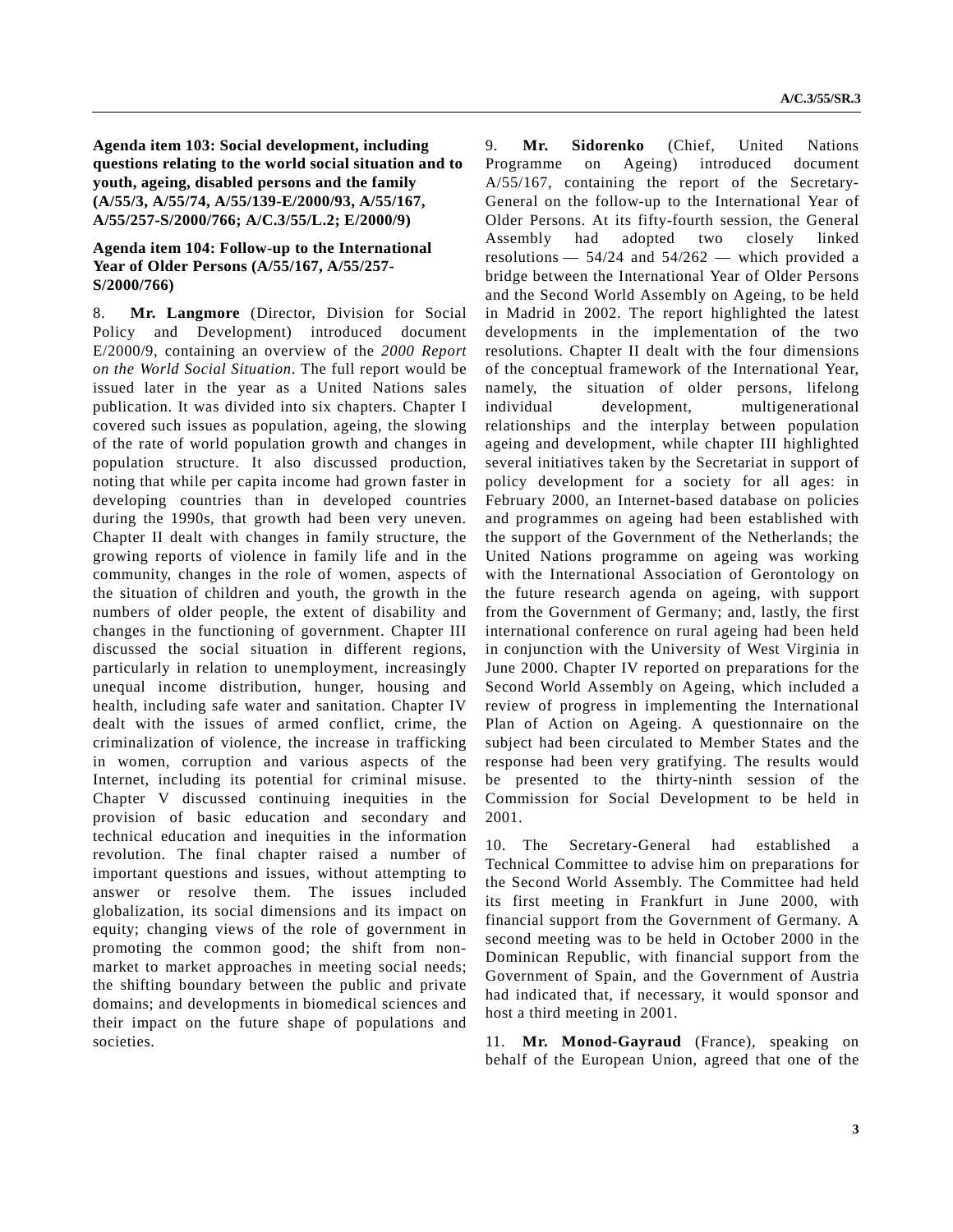most significant outcomes of the International Year of Older Persons had been the decision to hold a Second World Assembly on Ageing in Madrid in April 2002, which would permit the adoption of a revised International Plan of Action on Ageing and of a longterm strategy on ageing. The celebration of the Year had served to raise political and public awareness about issues of concern to older persons and had generated numerous projects and activities aimed at improving their living conditions and increasing their participation and integration in society.

12. The European Union endorsed the fourdimensional conceptual framework comprising the situation of older persons, lifelong individual development, multigenerational relationships and the interplay between population ageing and development.

13. Commenting on initiatives designed to provide a sustained policy response to population and individual ageing, he said that, with growing recognition of the very important role which older persons could play as volunteers, further initiatives would undoubtedly be launched during the International Year of Volunteers in 2001.

14. The European Union would participate actively in the important process of revising the Plan of Action and developing a long-term strategy on ageing. The two sessions of the Commission for Social Development, acting as the preparatory committee for the World Assembly, would provide an excellent forum for discussion and for the exchange of experiences and best practices. The European Union hoped that, in accordance with established practice, the preparatory process would include not only governments but also United Nations agencies, funds and programmes, nongovernmental organizations, social partners and research centres.

15. **Mr. Ka** (Senegal), reiterating the need to preserve the momentum generated by the International Year of Older Persons, said that progress in the area of social development still fell far short of current needs and could not conceal the major constraints facing the most vulnerable sectors of society.

16. His delegation welcomed the increasing importance attached by the United Nations to questions relating to ageing and to the promotion of a genderspecific approach. Greater attention should be paid to the constraints felt by developing countries, particularly in Africa, where life expectancy was declining as a result of the human immunodeficiency virus/acquired immunodeficiency syndrome (HIV/ AIDS) epidemic, armed conflict, deteriorating economic and social conditions and increasing poverty. In that regard, a more in-depth study on ageing in Africa should be conducted and an updated African database including demographic and socio-economic data should be created in preparation for the Second World Assembly.

17. Turning to the overview of the *2000 Report on the World Social Situation* (E/2000/9), he welcomed the report's emphasis on, inter alia, the declining role of the family as an economic unit of production; longterm unemployment; hunger, malnutrition and extreme poverty; and the health situation. He stressed the continued urgency of providing universal education, assistance to disabled persons, development assistance, debt relief and market access, and of reversing the adverse effects of globalization on developing countries.

18. His Government was committed to combating poverty, youth unemployment and illiteracy. It had launched a vast national recovery programme to tackle poverty, endemic diseases, infant, child and maternal mortality, low school attendance rates among girls and marginalization of women. Numerous initiatives had been launched to provide education, training and jobs for young people and to involve them in local development projects. In that context, he drew attention to the preparations for the fourth session of the World Youth Forum of the United Nations System, to be held in Dakar in 2001, and urged all United Nations agencies, funds and programmes and all bilateral and multilateral development partners to support the preparatory process.

19. **Mr. Carp** (United States of America) said that the membership of the United States Federal Committee for the International Year of Older Persons continued to grow, as it came to be recognized as a forum for sharing information about ageing issues and a vehicle for developing a comprehensive federal response to ageing.

20. A recent report on ageing, issued by the Federal Interagency Forum on Ageing-Related Statistics, contrasted the overall advances made by older Americans with persistent inequalities between the sexes and among income and ethnic groups in the United States. His Government was committed to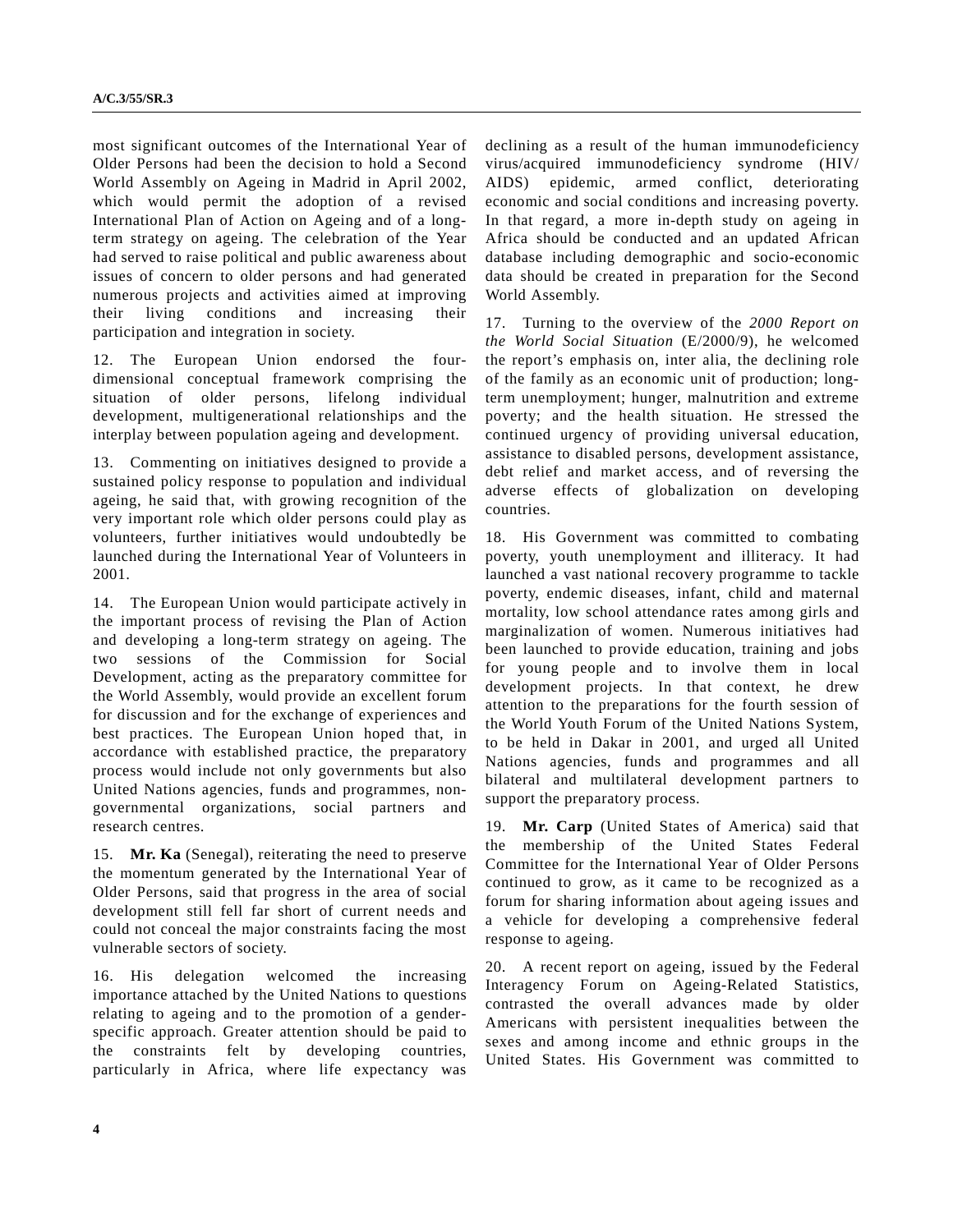meeting the health and financial needs of older Americans and had proposed several initiatives to improve the quality of life of older Americans and their caregivers, including affordable prescription drugs and assistance with financing long-term care.

21. His delegation hoped that United Nations bodies and Member States would make full use of the International Year of Volunteers to highlight the contributions of older persons to society. Lastly, his Government looked forward to working with other Governments in preparing for the Second World Assembly on Ageing.

22. **Mr. Amoros Núñez** (Cuba) said that the *2000 Report on the World Social Situation* echoed the Millennium Summit in highlighting the growing inequities and disparities between developing and industrialized countries as a result of globalization. The 1.3 billion people living in poverty in the third world were very far from achieving social development: poverty and unemployment were on the rise, health and nutrition indicators were falling and progress in education was at a standstill. At the same time, official development assistance was declining, markets were on the verge of yet another crisis as a result of speculative financial movements and structural adjustment policies were wreaking havoc in many developing countries. It was high time that economic models were judged by their potential to promote social development on a basis of social justice and equity.

23. In Cuba, just and equitable distribution of wealth had made it possible to satisfy the basic health, education, employment and cultural development needs of the entire population. Cuba accorded high priority to the all-round development of young people and had been working to implement the World Programme of Action for Youth to the Year 2000 and Beyond both nationally and internationally. It looked forward to the next session of the World Youth Forum of the United Nations System, to be held in Dakar, Senegal, and trusted that the next World Conference of Ministers Responsible for Youth would be held shortly to follow up the commitments made at the 1998 Lisbon Conference. Young people played a significant role in the economic, political and social life of Cuba, as was evidenced by their presence in Parliament, in government structures and in all economic and social sectors.

24. Older persons in Cuba were guaranteed universal free coverage of medical and hospital expenses, as well as social security. As a result, life expectancy at birth had increased to 75 years. His Government was carrying out programmes to improve health and social welfare indicators for older persons, including the "Grandparents' Circles" initiative, under which social activities were organized for over 150,000 older persons to facilitate their interaction with the community. His delegation welcomed the convening of the Second World Assembly on Ageing in 2002, which should, in addition to its stated objectives, consider the urgency of ensuring that the boom in the elderly population extended to most developing countries as well.

25. Cuba's initiatives for disabled persons ranged from supporting their organizations to carrying out activities in the areas of health, education, employment, culture and the arts, and sports. A strong special education programme ensured that 85 per cent of disabled children were enrolled in school, while thousands of disabled persons were given employment as part of a comprehensive rehabilitation programme. The Cuban experience demonstrated the power of humanism to promote social development, even in the face of the embargo, or rather economic war, unilaterally imposed on Cuba by the United States of America.

26. **Mr. Chowdhury** (Bangladesh) stressed the importance of implementing the goals of the twentyfourth special session of the General Assembly and the Millennium Declaration. Effective poverty eradication in which the poor played an active role would be central to that process. In Bangladesh, under a comprehensive anti-poverty initiative for homeless families, the effective use of microcredit to provide shelter and a livelihood had been combined with the provision of health care, education, nutrition, family welfare services and community development. Greater involvement of women in decision-making, particularly at the local level, would also be crucial. In Bangladesh, over 14,000 women had been directly elected to local councils under a recent provision, resulting in more gender-sensitive policy-making, resource allocation and programme execution. Enhancing social safety nets by supporting traditional and community institutions that cared for the vulnerable, as well as newer initiatives that might otherwise fall prey to structural adjustment was equally crucial. It would also be an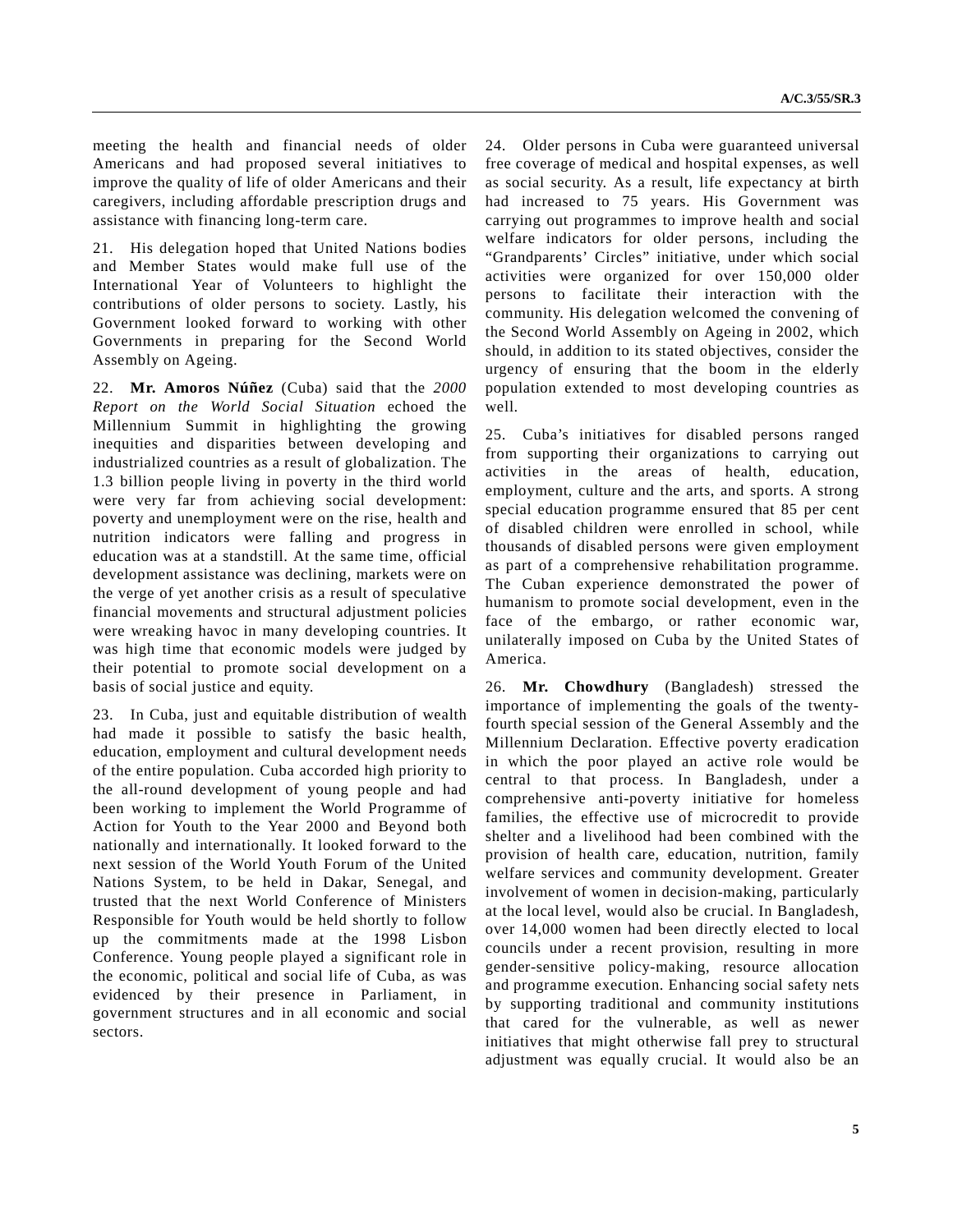effective way of following up the International Year of Older Persons. Other key factors in implementing the goals of the twenty-fourth special session and the Millennium Declaration would be the participation of civil society and the private sector, working in partnership with strong States that promoted democracy and good governance. Lastly, international cooperation was essential in order to transfer resources, knowledge and capacity to developing countries, particularly the least developed countries and African countries. The commitments made at the World Summit for Social Development and at the twentyfourth special session would have to be reiterated at the Third United Nations Conference on the Least Developed Countries, to be held in 2001.

27. In conclusion, the United Nations must step up its efforts to promote social development by ensuring a coordinated and integrated follow-up to all the major global conferences of the 1990s and by enhancing the effectiveness of the Economic and Social Council and its commissions, particularly the Commission for Social Development.

28. **Mr. Mutaboba** (Rwanda) said that his country, having suffered a huge loss of human resources, including skilled professionals, in the 1994 genocide, had been attempting to use information technology as a substitute for manpower in its development efforts. The Government of National Unity, having restored peace and security throughout the country, was committed to increasing the allocation of resources to the social sector, safeguarding social spending in the national budget and closely monitoring social sector performance. The Government's priorities included universal access to primary health care; universal primary education by 2005; access to clean water; the elimination of discriminatory laws barring women's access to education, employment, land and credit; and support for efforts to control the spread of HIV/AIDS. It was also implementing programmes for disabled persons and for young people, including vocational courses in mechanical engineering and computer sciences for young people who were not enrolled in universities.

29. However, government resources alone could not cover the entire cost of the programmes and projects needed to improve the living conditions of Rwanda's population. Moreover, the construction efforts were being hampered by debt problems. His delegation was heartened by Canada's call on creditor countries and international financial institutions to impose a debt moratorium for the poorest nations. It appealed to Rwanda's creditors to cancel its debts so that its limited resources could go to post-conflict building, research and social development.

30. **Mr. Ophaug** (Norway), speaking as Norway's youth delegate to the current session of the General Assembly and as a representative of the Norwegian Youth Council, stressed that primary education was not just a human right enshrined in the Universal Declaration of Human Rights, the Dakar Framework for Action and the Millennium Declaration, but also an important factor in development. Noting that 130 million children in developing countries had no access to primary education, he urged Member States to promote elementary education for all and to take appropriate action to reduce school drop-out rates, particularly among girls, using the Dakar Framework for Action as a guideline. In the context of the United Nations Decade for Human Rights Education, children and young people must be made aware of their rights and young people must be included in decision-making processes that affected their lives.

31. He welcomed the General Assembly's adoption of the draft optional protocol to the Convention on the Rights of the Child related to the involvement of children in armed conflict and the draft optional protocol related to the sale of children, child prostitution and child pornography, and urged all States to sign and ratify them as soon as possible.

32. Young people from some of the world's conflict areas had gathered recently in Norway at the International Peace Summer School, where they had had an opportunity to meet and discuss with people whom they usually regarded as their enemies. The event, which had been co-funded by the Government of Norway and organized by the Norwegian Youth Council, the Nansen Academy and the National Commission for the United Nations Educational, Scientific and Cultural Organization (UNESCO), had been a huge success and follow-up meetings were planned in the Balkans, the Middle East, Northern Ireland, South Africa and Norway. He recommended that other Governments sponsor such forums at which young people could engage in a dialogue about how to create a peaceful future. In conclusion, he expressed the hope that Governments would include children and young people in their delegations to the special session of the General Assembly in 2001 for follow-up to the